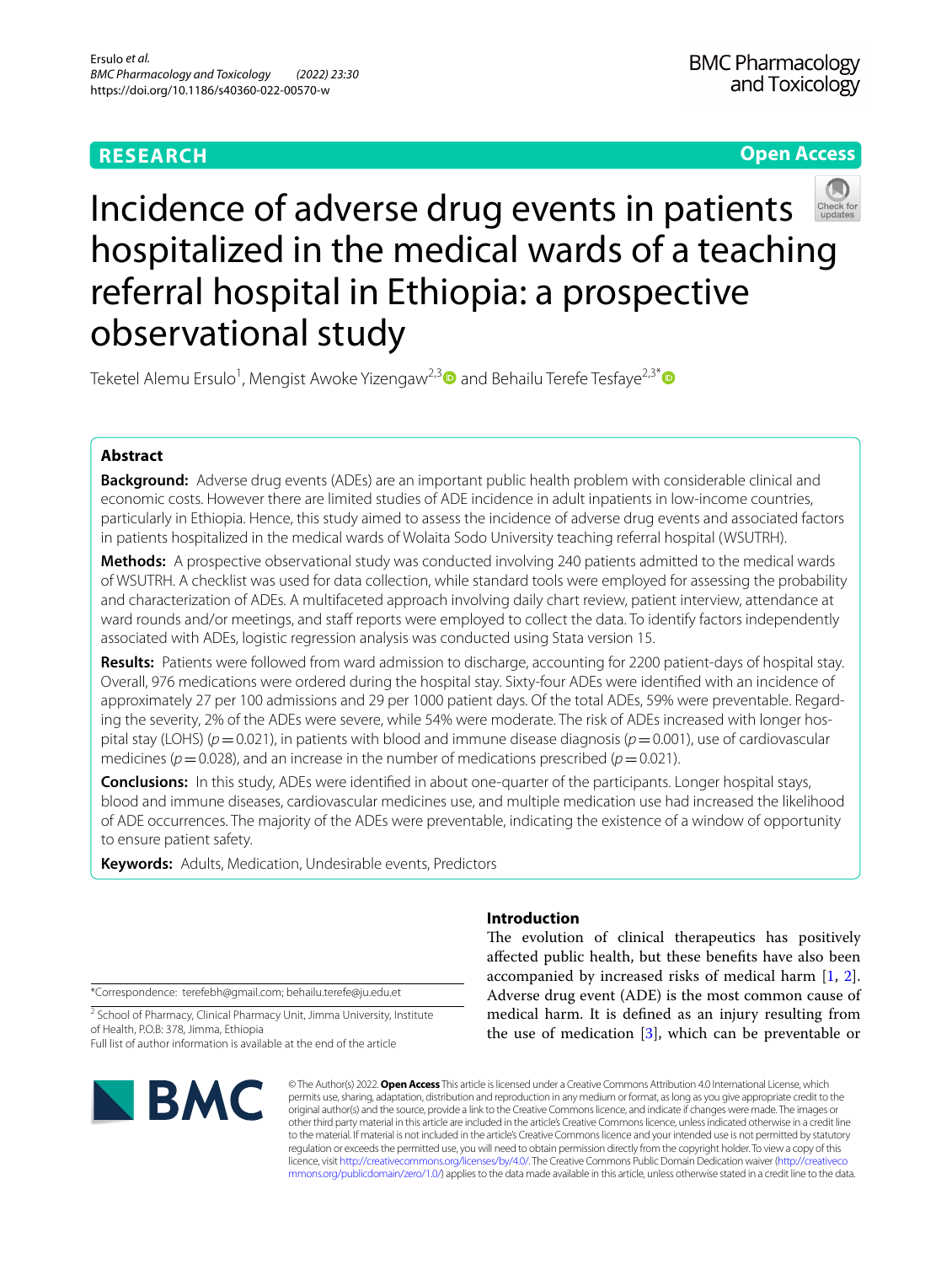non-preventable [\[4](#page-10-3)]. It is estimated that about half of ADE incidences are preventable [\[2](#page-10-1), [5–](#page-10-4)[8\]](#page-10-5).

There are various strategies to detect ADEs in hospital settings. The most common methods involve spontaneous reporting systems, patient interviews and chart reviews, trigger tools, and computerized monitoring systems  $[9, 10]$  $[9, 10]$  $[9, 10]$  $[9, 10]$ . The traditional, spontaneous reporting system is presumed inefective because of factors such as under-reporting and lack of essential data for identifcation of the causality of suspected drugs  $[10]$  $[10]$  $[10]$ . There is no single standard method to employ, thus the use of multiple strategies to maximize the detection of ADE incidence is recommended [[11](#page-10-8)].

Globally, ADEs are among the major public health concerns with variable incidence reports across the studies. For instance, a study from Japan reported 29.2% [\[12](#page-10-9)], a study from Saudi-Arabia revealed 8.5% [[13](#page-10-10)], in Africa, studies from Uganda recorded 25% [\[14](#page-10-11)], while a study from Ethiopia reported 36.4% [\[15](#page-10-12)] ADE incidences. These variable reports are attributed to factors such as diferences in the strategies employed for detecting ADEs [[9,](#page-10-6) [10\]](#page-10-7), the specifc study defnition of ADEs, and others. Adverse drug events often lead to hospital admission  $[16–25]$  $[16–25]$  $[16–25]$  $[16–25]$ , prolongation of hospital stay  $[5, 6, 26–29]$  $[5, 6, 26–29]$  $[5, 6, 26–29]$  $[5, 6, 26–29]$  $[5, 6, 26–29]$  $[5, 6, 26–29]$  $[5, 6, 26–29]$  and mortality [\[26](#page-11-1)], increasing the healthcare expenditures [[20,](#page-10-15) [26,](#page-11-1) [30](#page-11-3)[–32\]](#page-11-4). Healthcare professionals are also indirectly afected by the ADEs because of the loss of public' confidence in the health service  $[33]$  $[33]$ . Thus, provided that more than half of ADE incidences are preventable [[2,](#page-10-1) [5–](#page-10-4) [8\]](#page-10-5), it is highly imperative to identify ADE risk factors and prevent their incidences. Various studies had reported sex, age, length of hospital stay, comorbidity, specifc drug class, medication error, and the number of medications as the major risk factors for ADEs incidences [[6,](#page-10-14) [14](#page-10-11), [34–](#page-11-6)[37](#page-11-7)].

There are limited studies on ADEs in the Ethiopian hospital settings. In a cross-sectional study on adverse drug reaction-related hospitalization from Jimma University medical centre, adverse drug reactions accounted for 10.3% of hospital admissions [\[38](#page-11-8)]. Another study from the same setting found that above quarter of patients (26.6%) admitted to the hospital experienced ADEs during their hospital stay [\[15](#page-10-12)]. Because of the scarce availability of such studies in Ethiopia, this study was proposed and conducted to assess the incidences and determinants of ADE among patients hospitalized in the medical wards.

## **Material and methods**

#### **Study area and period**

The study was conducted from February 2021 to July 2021, in the medical wards of WSUTRH, in Sodo town, Southwest Ethiopia. Sodo town is 330km away from the national capital, Addis Ababa. The hospital has 1019 staff; 418 professionals, and 601 support staff. The hospital provides health services for about 12,944 inpatients and 109,091 outpatients per year. There are two medical units under the medical ward, i.e., the male and the female ward. The medical ward had 3 internists, 3 general practitioners, 10 nurses, and 2 clinical pharmacists. It has 3 rooms and 49 beds for both male and female adult inpatient services.

# **Study design**

A prospective observational study design was employed.

#### **Source and study population**

#### *Source population*

All adult inpatients from the medical wards of WSUTRH.

#### *Study population*

All adult patients admitted to the medical wards of WSUTRH during the data collection period who fulflled the inclusion criteria.

#### *Eligibility criteria*

All patients aged  $\geq$ 18 years old were included in the study, while patients who declined to take part in the study, with hospital stay <24hrs, and who lost follow up were excluded.

#### **Sample size and sampling procedure**

Sample size (n) was calculated using a single population proportion formula considering the proportion of ADE occurrence (P) of 0.36 [[15](#page-10-12)]; level of confidence  $(Z=1.96)$ of 95%; the size of patients admitted in the previous 6 months before this study  $(N) =640$ ; and margin of error  $(W)$  of 5%. The final sample size was 240.

#### **Study variables**

Incidence of ADE was a dependent variable, while the independent variables were: sociodemographic and behavioural variables **[**Age**,** sex, residence**,** marital status**,** educational status**,** occupation**,** alcohol use**,** cigarette smoke**,** and traditional medicine use history], clinical and related factors [history of hospitalization in the previous 3 months, past medical history, current diagnosis, Charlson's comorbidity index score, and LOHS], medications and related factors [past medication history, ADE history, number of medications, and class of medication used].

#### **Data collection tools, procedures, and case detection**

The data collection checklist employed in the present study was developed after reviewing relevant literature. The checklist comprises sociodemographic, behavioural, medication, and clinical-related variables. Initially, the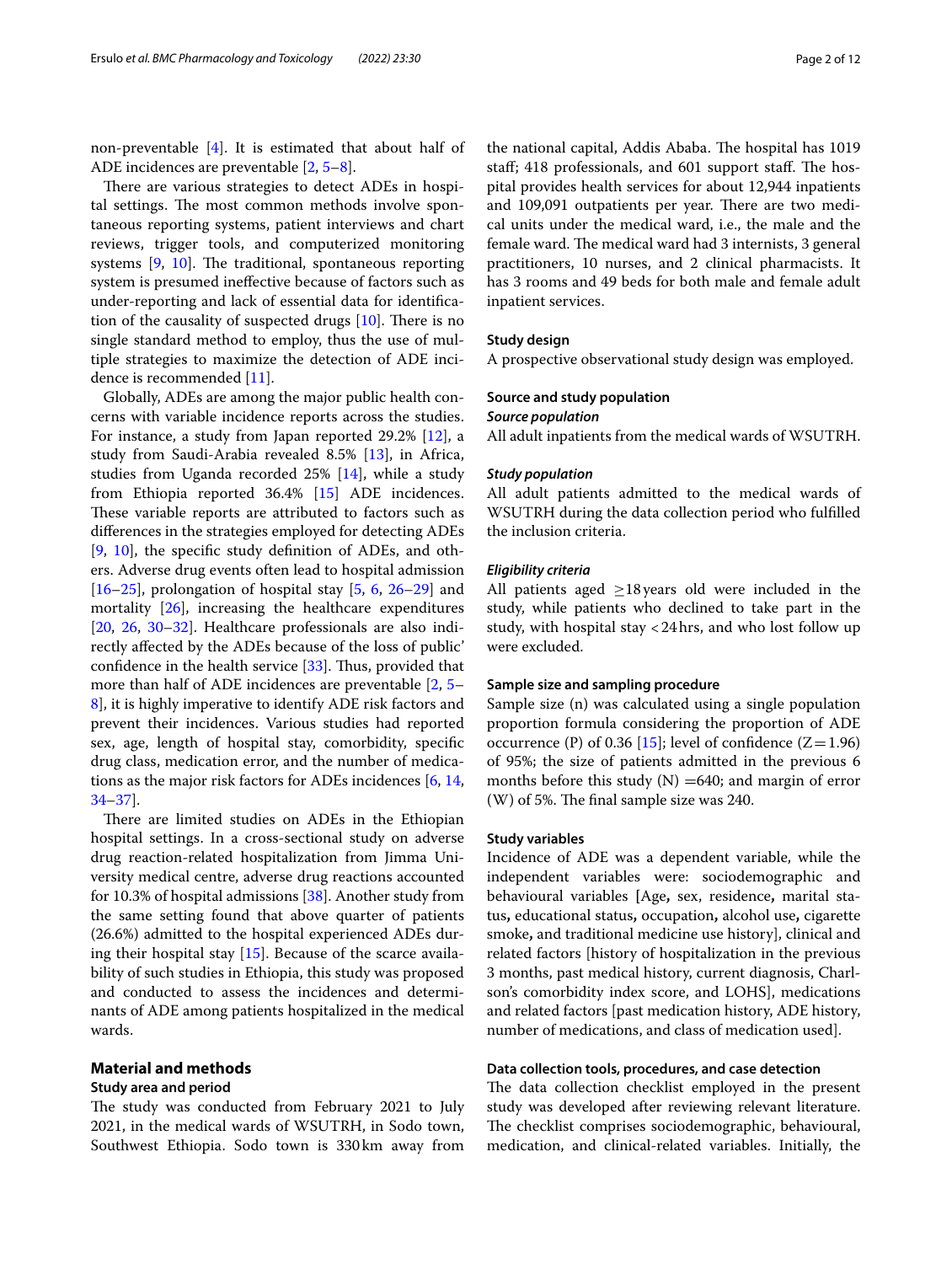data collection checklist was designed in English, then some parts of the tool (the ones that were used directly to collect information from patients or attendants, like socio-demographic, informed consent, and patient information sheet) were translated to two locally dominant languages (Wolaitigna and Amharic) and back to English.

Two clinical pharmacists were employed as data collectors, while one internal medicine resident was employed as a supervisor. The data collectors enrolled and interviewed eligible participants and reviewed medical charts daily for all admissions. They strictly followed changes in medication experiences and abnormal laboratory values to identify incidences of ADEs. The medical ward staff and patients were briefed on the objectives of the study and requested cooperation to report in case of any event occurrence (self-report). Besides this, a standard trigger tool [[39](#page-11-9)], which involves drugs or clues that have links to potential ADEs because either they are antidotes or given to reverse the action of a drug responsible for ADE, was used to increase the ADEs detection rate. The responsible physician was contacted in case of medication management changes to clarify the changes made. Also, the clinical pharmacists attended clinical rounds and visited the wards daily to solicit any alerts for ADE. Patients were interviewed using a questionnaire that contains sociodemographic and behavioural variables, medical and medication history. The clinical pharmacist forwarded any suspected ADE cases for further evaluation to a multidisciplinary team composed of physicians (internists, general practitioners), ward pharmacists, and clinical nurses. When ADE was detected, the data collectors recorded the event in the ADE documentation format.

# **Methods for classifying diagnosis, medications prescribed, and medication‑related events**

In the present study, diagnosed diseases are classifed according to the international classifcation of diseases, tenth edition (ICD-10) [[39](#page-11-9)], and scored using the Charlson comorbidity index  $(CCI)$  score  $[40]$  $[40]$  $[40]$ . The prescribed medications are categorized in line with anatomical, therapeutic, and chemical classifcation. During patient follow-up in the ward, in case of suspicion on the medication safety events, they were further evaluated and classifed.

#### **Adverse drug event case evaluation**

In this study, the term ADE is contextualized as an injury resulting from the use of medication at doses used for prophylaxis, diagnosis or therapy [\[41](#page-11-11)]. We employed standard tools to assess the causality, categorize the severity and determine the preventability of the ADEs. The causality of all suspected ADEs was assessed using the modifed Naranjo Causality Scale (MONARCS) [\[42](#page-11-12)]. This validated tool scores the likelihood that an event is drug-related. The algorithm comprises questions that evaluate factors like the temporal association of drug administration and ADE occurrence, response to dechallenge or re-challenge, alternative explanations for the event, any objective evidence, and previous drug exposure. They are answered as either yes, no, or do not know. Different point values  $(-1, 0, +1 \text{ or } +2)$  were assigned to each answer that yields the following associations between total score and causal relationship: [[1\]](#page-10-0) 1 through 4 points equals possible [[2\]](#page-10-1); 5 through 8 points equals probable; and [[3\]](#page-10-2) 9 or more points equals defnite.

The severity of the ADEs was categorized based on the modifed Hartwig Severity Assessment Scale [[43\]](#page-11-13). Based on this scale, the severity of ADEs was classifed as mild (level 1 and 2), moderate (level 3 and 4), or severe (level 6), depending on factors like requirements for change in medication, increase in in-hospital stay and led to permanent injury. The Preventability of the ADEs was determined using the explicit criteria developed by Schumock and Thornton  $[42]$  $[42]$  $[42]$ . The tool has three sections, namely defnitely preventable, probably preventable, and nonpreventable. Section A comprises fve questions, while section B has four questions. All the answers were categorized as yes or no. Adverse drug events were defnitely preventable if the answer is yes to one or more questions in section A. If the answers were all negative, the assessors will proceed to section B. Adverse drug event is probably preventable if the answer is yes to one or more questions in section B. If answers were all negative, section C proceeded. In Section C, the ADEs were non-preventable. The categorization of events (causality, severity, and preventability) was further strengthened by involving responsible clinicians. The reviewers reached a consensus through discussion in case of discordant classifcation.

#### **Data processing and analysis**

Epi-Data version 4.6.0.2 and Stata version 15 were employed for data entry and analysis, respectively. Frequency and percentages were used to present categorical variables, whereas continuous variables were described using mean $\pm$ Standard deviation (SD). Outcomes were reported in terms of the institute for health care improvement (IHI) ADE reporting metrics: ADE incidence per 100 admissions, per 1000 person-days [\[39](#page-11-9)], per 100 medications ordered, and proportions. The incidence of ADEs per 100 admissions and 100 medications ordered was calculated by dividing the total number of ADEs identifed by the total number of admissions and a total number of medications ordered respectively and multiplied by 100. Similarly, the incidence of ADEs per 1000 person-days was calculated as the total number of ADEs identifed divided by the total number of patient days multiplied by 1000.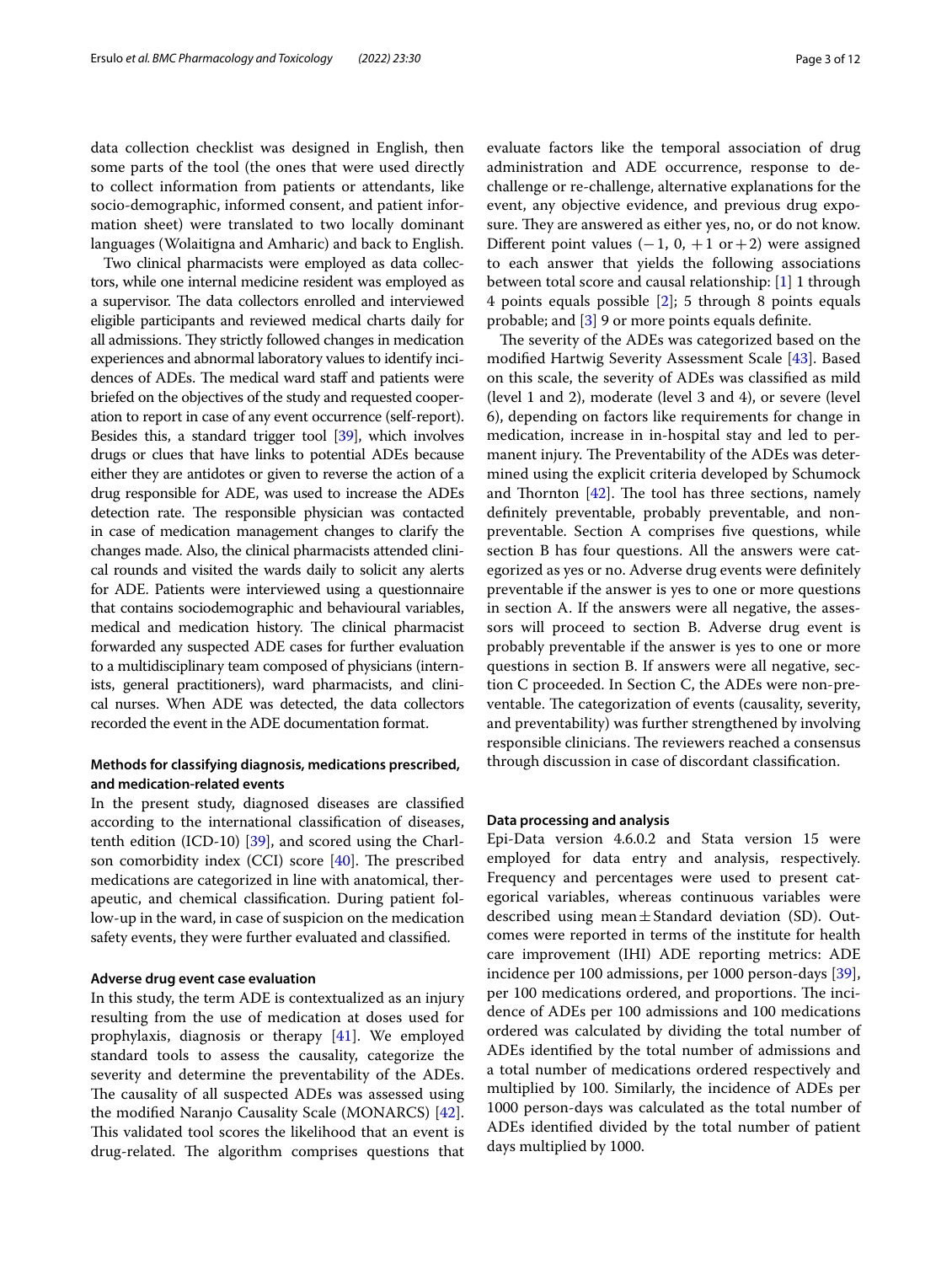

<span id="page-3-0"></span>Before running regression analysis, cell adequacy was checked for each categorical variable. Variables were tested for multicollinearity by collinearity diagnostics. Then, bivariate logistic regression analysis was carried out to recruit candidate variables for multivariate logistic regression analysis. Thus, variables with a  $p$ -value <0.25 were inserted into a multivariate logistic regression to identify statistically signifcant predictors of ADE occurrence. Crude and adjusted Odds ratio, including p-value and 95% confdence interval, was reported. A *p*-value <0.05 was considered statistically signifcant.

#### **Quality assurance**

To ensure the quality of the data, data collectors were trained on the objectives of the study, the data collection checklist, and how to assess and record ADEs before starting the work. During the actual data collection, they were evaluated & supported when demand ensues, especially on how and which data to collect from the patient chart. Supervision and daily checkup of flled data collection forms were done. The ward staff were informed of the aim of the study to facilitate the report habit of ADE incidences. Additionally, frequent consultations of the medical ward staff was done to stimulate further medication safety event/incident report verbally or to use the designed reporting format to maximize data yield. The quality of the data was assured by doing a pretest on 5% of the actual sample size before the actual data collection to check the consistency and validity of the data collection format.

# **Results**

# **Overview**

Overall, 295 patients were approached during the study period. Of these, 55 patients were rationally excluded and 240 patients were included in the study (Fig. [1\)](#page-3-0).

# **Socio‑demographic and behavioural characteristics of the participants**

The overall mean age of participants in this study was 44  $(\pm 18)$  years. Most participants (52.5%) were female. Regarding residence, both rural and urban residents accounted for an equal proportion (50%). Relatively, most participants in this study attended primary school (40.8%) and merchants (27.5%) (Table [1\)](#page-3-1).

## **Clinical and related factors of the study participants**

Above two-thirds of the participants (67.5%) had a past hospitalization history. According to the ICD-10 disease category, diseases of the digestive system (19.2%), infectious and parasitic diseases (17.5%), and diseases of the respiratory system (14.6%) were the three most common diseases recorded. After admission to the wards, diseases of the circulatory system (42.1%), diseases of

<span id="page-3-1"></span>

| <b>Table 1</b> Sociodemographic and behavioural characteristics of |  |  |
|--------------------------------------------------------------------|--|--|
| study participants at WSUTRH, February 2021 to July 2021           |  |  |

| Variable                         |                     | <b>Frequency</b> | $\frac{0}{0}$ |
|----------------------------------|---------------------|------------------|---------------|
| Sex                              | Male                | 114              | 47.5          |
|                                  | Female              | 126              | 52.5          |
| Age, year                        |                     | 44 $(\pm 18)$    |               |
| Residence                        | Urban               | 120              | 50.0          |
|                                  | Rural               | 120              | 50.0          |
| Marital status                   | Married             | 191              | 79.6          |
|                                  | Single              | 47               | 19.6          |
|                                  | Divorced            | $\overline{2}$   | 0.83          |
| <b>Educational status</b>        | No formal education | 51               | 21.2          |
|                                  | Primary             | 98               | 40.8          |
|                                  | Secondary           | 78               | 32.5          |
|                                  | Tertiary            | 13               | 5.4           |
| Occupation                       | Student             | 41               | 17.1          |
|                                  | Gov't employee      | 58               | 24.2          |
|                                  | Merchant            | 66               | 27.5          |
|                                  | Self-employed       | 15               | 6.2           |
|                                  | Farmer              | 26               | 10.8          |
|                                  | Unemployed          | 24               | 10.0          |
|                                  | NGO                 | 7                | 2.9           |
|                                  | Retired             | 3                | 1.2           |
| Alcohol use history              |                     | $\overline{7}$   | 2.9           |
| Cigarette smoke history          |                     | $\overline{7}$   | 2.9           |
| Traditional medicine use history |                     | 8                | 3.3           |

*NGO* Non-Governmental Organization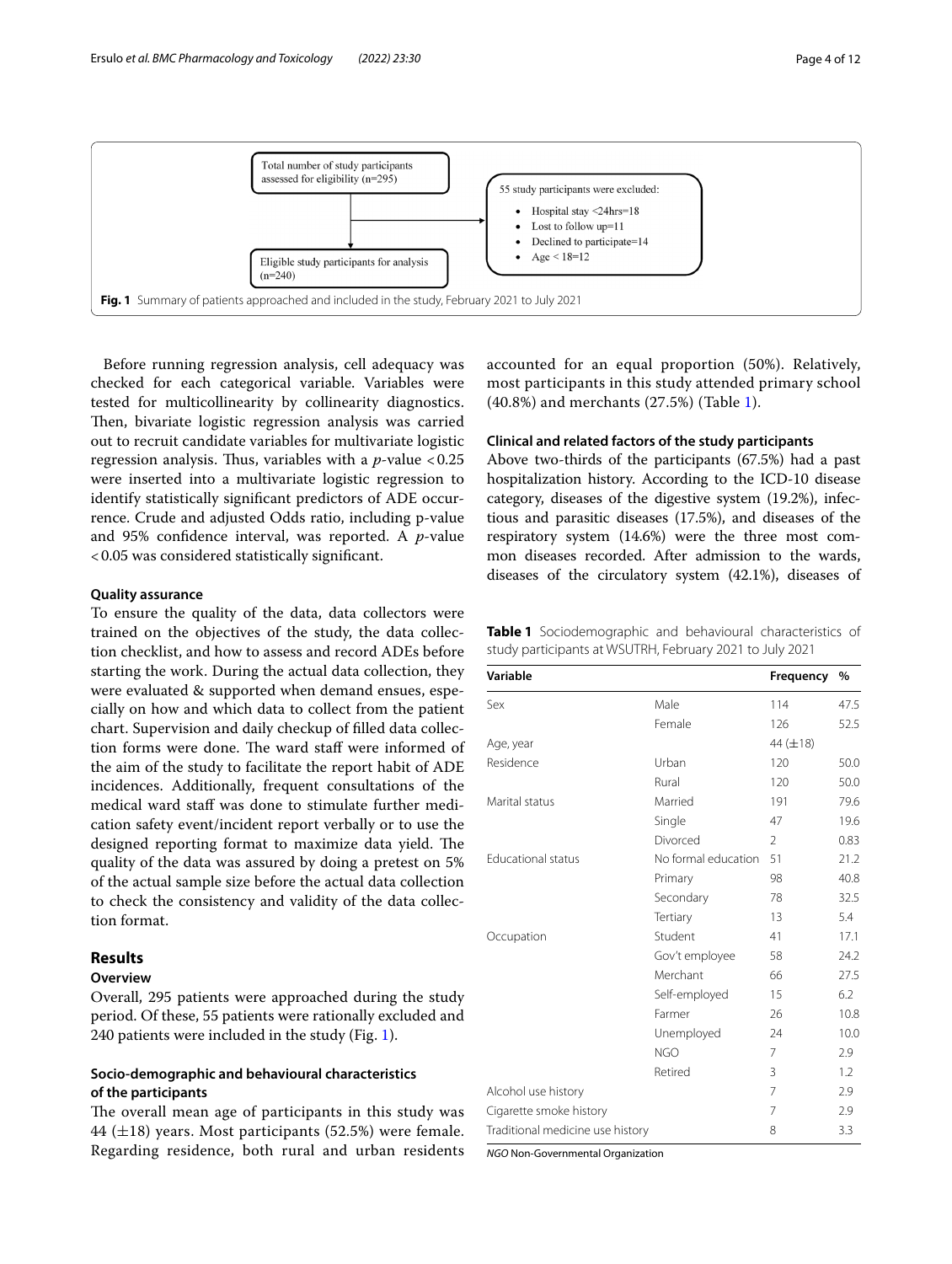the respiratory system (38.3%), diseases of the blood and immune mechanism (30%), and diseases of the digestive system (30%) were the most common. The mean Charlson's comorbidity index score was 2.0  $(\pm 2.13)$ . The participants' average length of hospital stay (LOHS) was  $9 (\pm 6.6)$ days, and about 2.1% of the patients had a clinical outcome of death (Table [2](#page-4-0)).

#### **Medications and related factors of study participants**

Of the included patients, 46.7% of them had a history of medication use during the 3months before the study period. Of them, most patients were taking antibiotics (25%), gastrointestinal medicines (14.2%), cardiovascular medicines (12.9%), and antimalarial (12.5%). During admission, above one quarter (27%) of the patients were taking medication. During the entire hospital stay (current medications), 976 medications have been ordered and, on average, each patient has been prescribed  $4$  ( $\pm$ 1.9) medications. Of these, antibiotics (65%) were the leading class, followed by gastrointestinal medicines (33.3%) (Table [3](#page-5-0)).

# **Adverse drug events and related factors** *Incidence of ADEs*

The study participants accounted for 2200 patient days, and 64 ADEs were identified in 58 (24.2%) patients. The incidence of ADEs was approximately 27 (95% CI, 21.03– 32.30) per 100 admissions, 29 per 1000 patient days, and 6 per 100 medication orders.

#### *Causality, severity, and preventability of ADEs*

Using the Naranjo causality assessment algorithm for ADE, 15.5% of ADEs were defnite, 68.9% ADEs were probable, and 15.5% of ADEs were possible. According to the modifed Hartwig ADE severity assessment scale, 43.7% ADEs were mild, 54.7% ADEs were moderate, and 1.6% ADEs were severe (Table [4](#page-6-0)).

Assessing ADEs preventability using the modifed Schumock and Thornton preventability criteria, 28.1% ADEs were defnitely preventable, 31.3% ADEs were probably preventable, and 40.6% of the ADEs were non-preventable

# <span id="page-4-0"></span>**Table 2** Clinical and related factors of the study participants at WSUTRH, February 2021 to July 2021

| <b>Variables</b>                                    |                                                | Frequency     | $\%$ |
|-----------------------------------------------------|------------------------------------------------|---------------|------|
| History of hospitalization in the previous 3 months |                                                | 162           | 67.5 |
| Past medical history based on ICD-10 code           |                                                |               |      |
| K00-K95                                             | Diseases of the digestive system               | 46            | 19.2 |
| A00-B99                                             | Infectious and parasitic diseases              | 42            | 17.5 |
| J00-J99                                             | Diseases of the respiratory system             | 35            | 14.6 |
| $100 - 199$                                         | Diseases of the circulatory system             | 33            | 13.7 |
| E00-E89                                             | Endocrine, nutritional, and metabolic diseases | 3             | 1.2  |
| G00-G99                                             | Diseases of the nervous system                 | 3             | 1.2  |
| C00-D49                                             | Neoplasms                                      | 2             | 0.8  |
| Current diagnosis based on ICD-10 code              |                                                |               |      |
| $100 - 199$                                         | Diseases of the circulatory system             | 101           | 42.1 |
| J00-J99                                             | Diseases of the respiratory system             | 92            | 38.3 |
| D50-D89                                             | Diseases of the blood and immune mechanism     | 72            | 30.0 |
| K00-K95                                             | Diseases of the digestive system               | 72            | 30.0 |
| A00-B99                                             | Infectious and parasitic diseases              | 61            | 25.4 |
| N00-N99                                             | Diseases of the genitourinary system           | 45            | 18.7 |
| E00-E89                                             | Endocrine, nutritional, and metabolic diseases | 27            | 11.2 |
| G00-G99                                             | Diseases of the nervous system                 | 22            | 9.2  |
| L00-L99                                             | Diseases of the skin and subcutaneous tissue   | 6             | 2.5  |
| $COO-D49$                                           | Neoplasms                                      | 5             | 2.1  |
| CCI score                                           |                                                | $2.0 \pm 2.1$ |      |
| <b>LOHS</b>                                         |                                                | $9 + 6.6$     |      |
| Number of deaths                                    |                                                | 5             | 2.1  |

*CCI* Charlson comorbidity index, *ICD-10* International Classifcation of Diseases 10th version, *LOHS* Length of hospital stay, *SD* Standard deviation, *WSUTRH* Wolaita Sodo University teaching referral hospital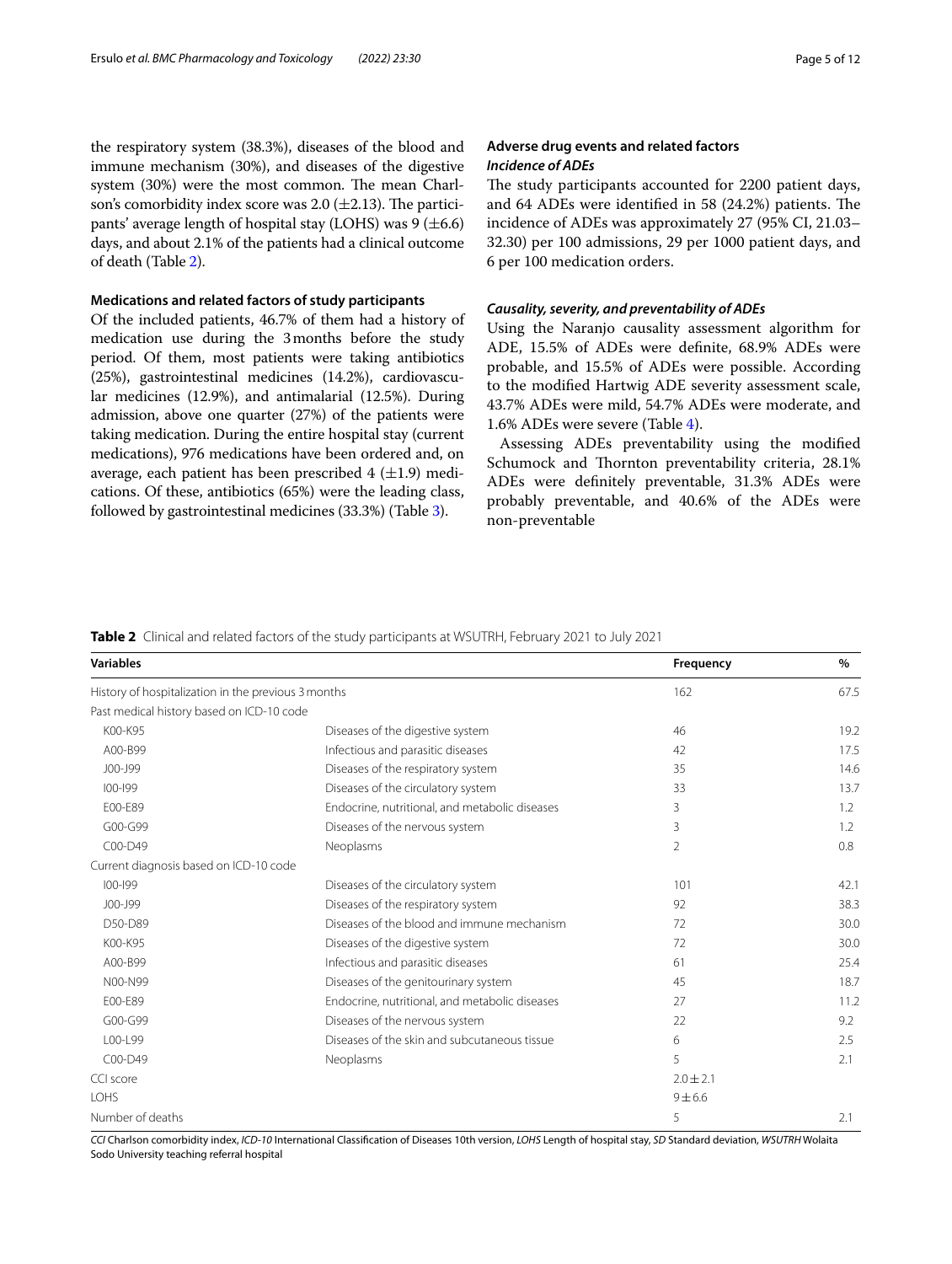<span id="page-5-0"></span>**Table 3** Medication and related factors of study participants at WSUTRH, February 2021 to July 2021

| Variables                                  | Frequency                | $\frac{0}{0}$ |
|--------------------------------------------|--------------------------|---------------|
| History of medication in the past 3 months | 112                      | 46.7          |
| Taking medications during admission        | 65                       | 27.1          |
| Had history of adverse drug event(s)       | 11                       | 4.6           |
| Past medication history                    |                          |               |
| Antibiotics                                | 60                       | 25            |
| Gastrointestinal medicines                 | 34                       | 14.2          |
| Cardiovascular medicines                   | 31                       | 12.9          |
| Antimalarials                              | 30                       | 12.5          |
| Analgesics                                 | 8                        | 3.3           |
| Antituberculosis                           | 7                        | 2.9           |
| Antiasthmatic                              | 6                        | 2.5           |
| Antianaemic agents                         | 6                        | 2.5           |
| Antiepileptic drugs                        | 3                        | 1.2           |
| Antipsychotic                              | 3                        | 1.2           |
| Antithyroid agents                         | $\overline{3}$           | 1.2           |
| Anticoagulants                             | $\mathfrak{D}$           | 0.8           |
| Current medications                        |                          |               |
| Antibiotics                                | 156                      | 65            |
| Gastrointestinal medicines                 | 80                       | 33.3          |
| Antimalarials                              | 53                       | 22.1          |
| Vitamins and anti-anaemic agents           | 44                       | 18.3          |
| Cardiovascular medicines                   | 23                       | 9.6           |
| Antidiabetic agents                        | 20                       | 8.3           |
| Steroids                                   | 16                       | 6.7           |
| Anticoagulants                             | 14                       | 5.8           |
| Antiepileptic drugs                        | 14                       | 5.8           |
| Analgesics                                 | 10                       | 4.2           |
| Antipsychotic agents                       | 7                        | 2.9           |
| Antiplatelets                              | 6                        | 2.5           |
| Anti-dyslipidemia agents                   | 8                        | 3.3           |
| Antituberculosis agents                    | 5                        | 2.1           |
| Anti-asthma agents                         | 3                        | 1.2           |
| Antiviral agents                           | $\overline{\mathcal{L}}$ | 0.8           |
| Number of medications                      | $4.1 \pm 1.9$            |               |

#### *System organ class afected by ADEs*

The Gastrointestinal (27%) and central nervous (23%) systems were the most frequently afected organ systems by the ADEs, followed by the endocrine and metabolic and cardiovascular systems (each 10.9%) (Table [5](#page-7-0)).

#### *Medications and related factors*

In terms of class, most ADEs were caused by cardiovascular medicines, diuretics, antiepileptics, antibiotics, and anti-anaemic agents. Diuretics,

cardiovascular, antiepileptic, and antibiotic medicines accounted for about 50% of ADEs (Fig. [2](#page-8-0)).

#### **Factors associated with the occurrence of ADEs**

In the bivariate logistic regression analysis, nineteen variables had a  $p$ -value <0.25 and were recruited for multivariate logistic regression. Finally, four variables were independently associated with ADE incidence. Blood and immune disease diagnosis (AOR=3.925, 95% CI: 1.709– 9.013, *p*=**0.001**), LOHS (AOR=1.066, 95% CI: 1.009– 1.125,  $p = 0.021$ ), cardiovascular medicines prescription during the study period  $(AOR = 3.368, 95\% \text{ CI: } 1.137$ -9.979,  $p = 0.028$ ), and the number of medications prescribed (AOR=1.310, 95% CI: 1.041–1.647, *p*=**0.021**) increased the risk of ADE incidences (Table [6\)](#page-9-0).

# **Discussion**

During the study period, patients, prescription orders, and laboratory results were meticulously monitored to pick up any incidences of ADEs. Overall, 64 ADEs were noted in 58 patients with an incidence rate of about 27 (95% CI, 21.03-32.30) per 100 admissions. This implies that ADEs pose a real burden on medical patients. Comparable incidences had been reported in multiple studies. Using a similar method, in a study by Takeshi M from Japan, 29.2 (95% CI, 27.7–30.7) incidence of ADEs were noted per 100 admissions [\[12\]](#page-10-9). Another prospective study by Ronald K involving Ugandan hospitalized patients confrms that the incidence rate of possible ADEs was 25 [95% CI: 22–29] per 100 admissions [\[14](#page-10-11)]. However, a study from Saudi Arabia reported that the incidence of ADEs was 8.5 [95% CI, 6.8–10.4] per 100 admissions  $[13]$  $[13]$ . This discrepancy might be explained by a variation in methods employed to detect ADEs. A study from Saudi Arabia relied mainly on information recorded in the medical records and heightened awareness by nurses only. Thus, some ADE incidences that were not documented in the medical record or otherwise reported might likely be missed.

In the present study, the relationship between the drug and events, as measured by the Naranjo algorithm showed 15.5% defnite, 68.9% probable, and 15.5% possible, which is comparable with a prospective study from Morocco and the united kingdom (UK) where most of the events (67 and 66.5%, respectively) had probably related to the suspected medications [\[5](#page-10-4), [6](#page-10-14)]. Using the same algorithm for causality assessment, a prospective study from India also identifed about 71.9% ADEs were probable, and 26.1% were possible [[44](#page-11-14)]. However, a cross-sectional study in Sweden reported fewer results of definite  $(1%)$  and probable  $(29%)$  ADEs  $[45]$  $[45]$ . These fewer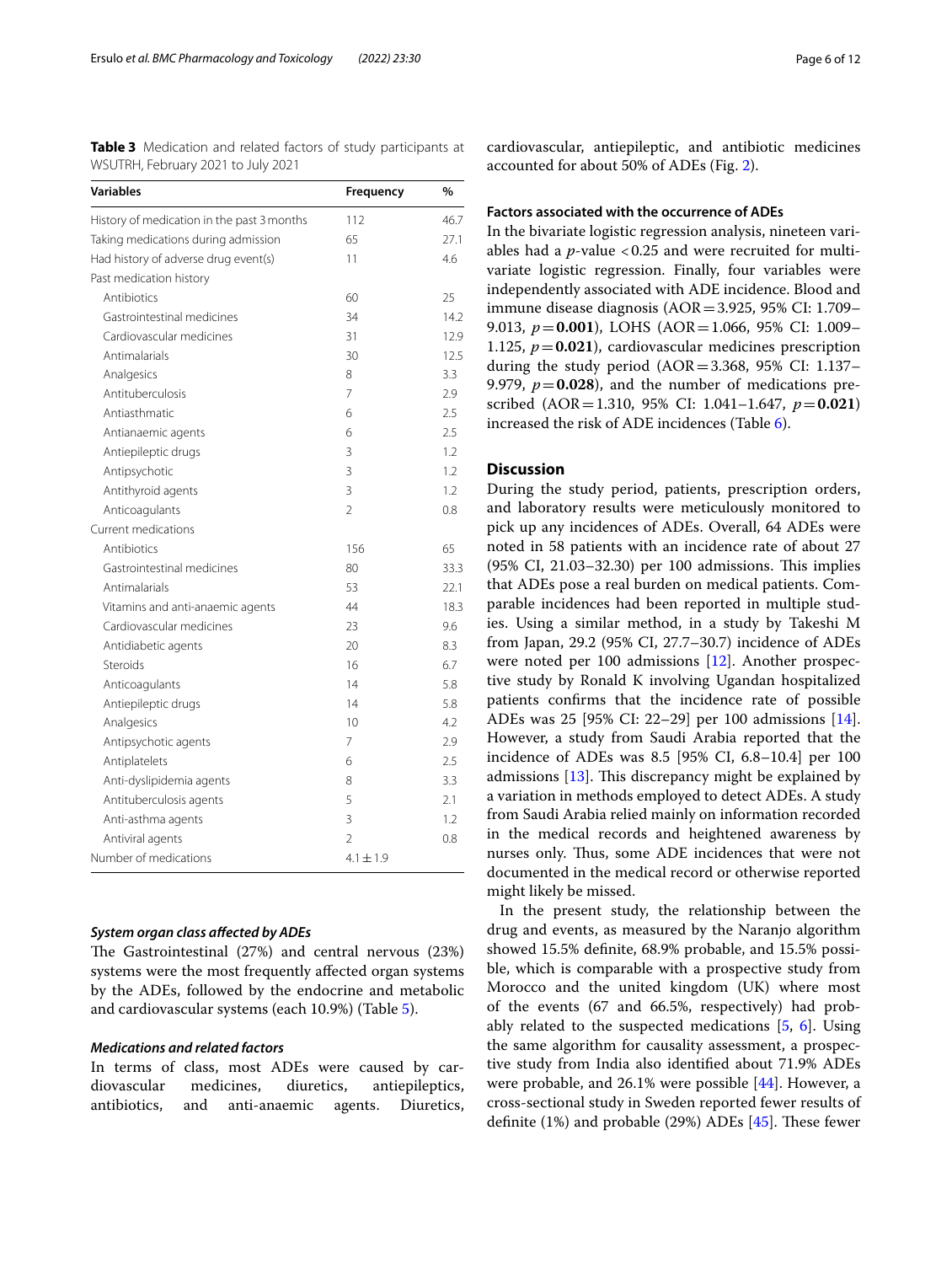<span id="page-6-0"></span>

|  |  | <b>Table 4</b> Severity of ADEs based on the modified Hartwig ADEs Severity Assessment Scale. WSUTRH, February 2021 to July 2021 |  |  |  |  |  |
|--|--|----------------------------------------------------------------------------------------------------------------------------------|--|--|--|--|--|
|--|--|----------------------------------------------------------------------------------------------------------------------------------|--|--|--|--|--|

| Level <sup>a</sup> | <b>Description</b>                                                                                                                                                                                 | Frequency | %    |
|--------------------|----------------------------------------------------------------------------------------------------------------------------------------------------------------------------------------------------|-----------|------|
|                    | An ADE occurred but required no change in treatment with the suspected drug                                                                                                                        | 15        | 23.4 |
|                    | The ADE required that treatment with the suspected drug be held, discontinued, or otherwise<br>changed. No antidote or other treatment requirement was required. No increase in hospital<br>stays. | 13        | 20.3 |
| 3                  | The ADE required that treatment with the suspected drug be held, discontinued, or otherwise<br>changed AND/OR an antidote or another treatment was required. No increase in hospital<br>stays.     | - 23      | 35.9 |
| $\overline{4}$     | Any Level 3 ADE which increases the length of stay by at least 1 day.                                                                                                                              |           | 18.7 |
| 5                  | Any level 4 ADE which requires intensive medical care.                                                                                                                                             | $\Omega$  |      |
| 6                  | The ADE caused permanent harm to the patient                                                                                                                                                       |           | 1.6  |
|                    | The ADE which led to the death of the patient                                                                                                                                                      | $\Omega$  |      |
| Total              |                                                                                                                                                                                                    | 64        | 100  |

 $a$  1&2 = mild, 3&4 = moderate, 5-7 = severe

*ADES* Adverse drug events, *WSUTRH* Wolaita Sodo University teaching referral hospital

results might be because of the variation in study design. A study from Sweden is a retrospective study, and thus missing some points which need subjective evaluation to know causality might happen.

In the study of ADEs, a key aspect is the possibility of prevention. In our study, more than half (59%) of ADEs identified were preventable. This implies that ensuring safe medication therapy is possible in the majority of patients admitted to medical wards. This finding is nearly similar to results from studies performed in Italy  $(69.4\%)$  $(69.4\%)$  $(69.4\%)$   $[6]$  and the United States  $(72\%)$  $(72\%)$  $(72\%)$   $[7]$ . Similarly, other prospective studies in the UK and Rabat showed that over half of the ADEs, 54 and 65%, respectively, were deemed possibly or defnitely avoidable [\[5](#page-10-4), [8\]](#page-10-5). However, the data from a multicenter observational study carried out in Netherland [\[36](#page-11-16)] showed lower preventability for ADEs (15.4%) compared to our study findings. This could be explained by the differences in the unit, as diferences in the drugs used in the surgical inpatient setting could have contributed to these diferences, and it might also be from diferences in the health care systems.

According to the modifed Hartwig ADEs Severity Assessment Scale, our study shows that most of the ADEs were mild (43.7%) or moderate (54.7%) in severity. This is in line with several other studies of hospital inpatients. A Prospective study by Davies E from the UK showed that approximately three-quarters of ADRs were scored at level 3 or below on the Hartwig scale [[5](#page-10-4)]. Similarly, a study conducted in Ethiopia also agrees with our result, in which, 52.6% were moderate, and 37.1% were mild [\[15](#page-10-12)]. Contrary to the present study, in a multicenter, retrospective cohort study from Massachusetts, United States of America, about half of ADEs were rated as severe (serious in 49.4% and lifethreatening in 11.7%)  $[46]$  $[46]$  $[46]$ . This inconsistency in severity might be due to the diference in the ward settings considered; all admission services were included except for the psychiatric and neonatal services in the later study. The higher mean age  $(52.5 \, \text{years})$  of the patients in the later study could also relate to diferences in results. Older patients take more medications and are more vulnerable to specifc medication adverse efects than younger patients.

The most frequent system organs influenced by ADEs in our study were in line with other recent studies. In the present study, the gastrointestinal (27%) and central nervous systems (23%); followed by the endocrine and metabolic (11%), and cardiovascular systems (11%) were among the most frequently afected organ systems. This result is consistent with reports of a study conducted in four tertiary care public sector hospitals in Pakistan, in which the gastrointestinal tract accounted for one-third (33.3%) of organ systems afected by ADEs [[47\]](#page-11-18). Similarly, a study from India showed that the gastrointestinal tract (51.7%) is the most commonly involved system [[48](#page-11-19)]. Also in agreement with the current study, gastrointestinal (46%) and neurological (23%) disorders were the commonest system organ classes afected in Uganda [[14](#page-10-11)]. Another prospective study in Rabat showed that metabolic disorders and cardiovascular (20.8% each) are system organ classes afected by ADEs [[8\]](#page-10-5).

Multivariate analysis showed that LOHS, use of cardiovascular medicines, diseases of the blood and immune, and the number of medications predicted the occurrence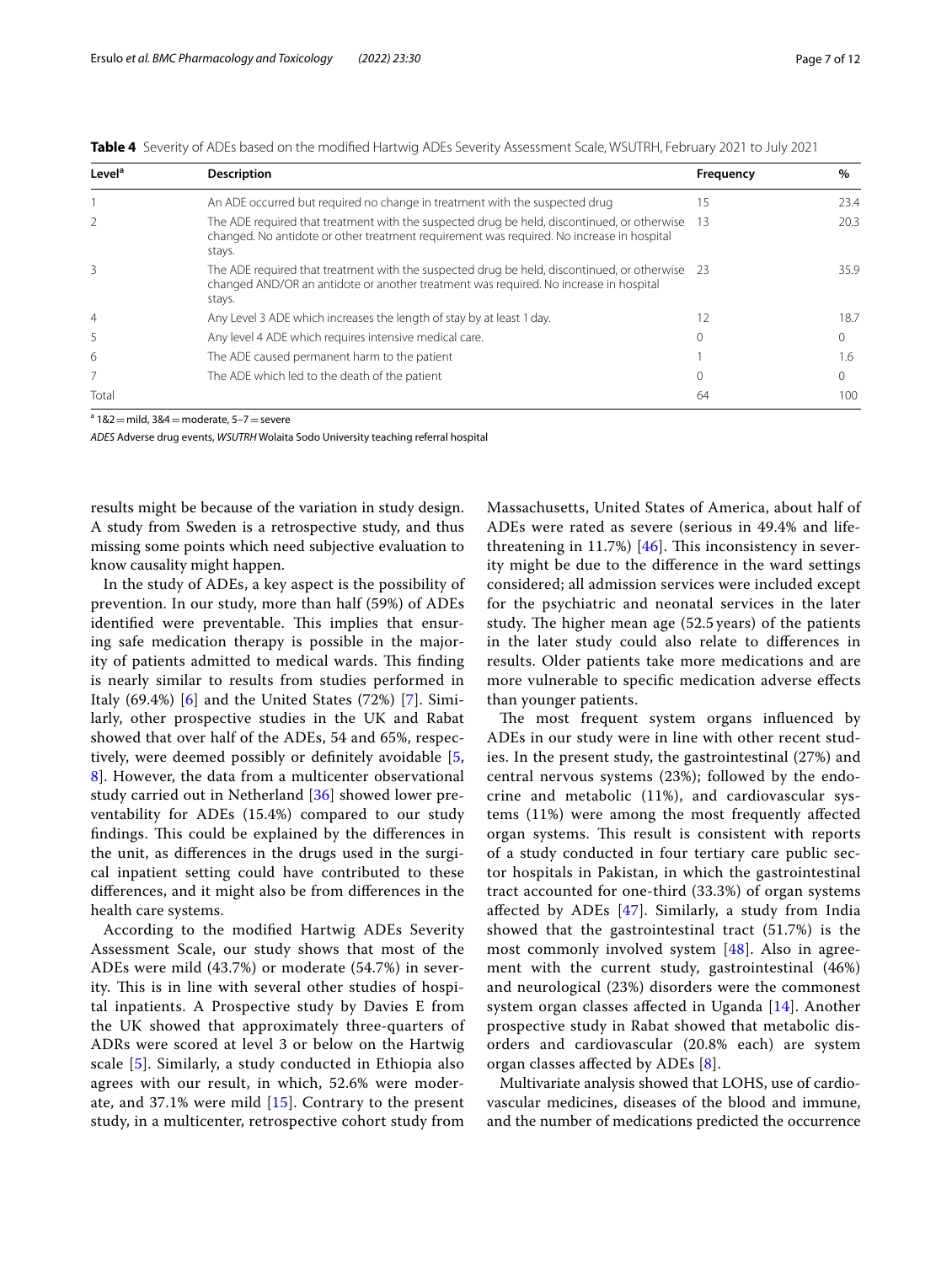# <span id="page-7-0"></span>**Table 5** Classifcation of incident ADEs by organ system, WSUTRH, February 2021 to July 2021

| Organ system               | Incidence | Adverse drug events              | <b>Medications</b>                                               |
|----------------------------|-----------|----------------------------------|------------------------------------------------------------------|
| Gastrointestinal           | 17(26.7)  | Dyspepsia 3 (4.7)                | Diclofenac (2), atorvastatin (1)                                 |
|                            |           | Upper GI bleeding 2 (3.1)        | Aspirin (1), diclofenac (1)                                      |
|                            |           | Diarrhoea 3 (4.7)                | Clarithromycin (1), Omeprazole (2)                               |
|                            |           | Vomiting 5 (7.8)                 | Digoxin (1) iron sulfate (4)                                     |
|                            |           | Loss of appetite 2 (3.1)         | Aspirin (1), atorvastatin (1)                                    |
|                            |           | Constipation 2 (3.1)             | Haloperidone (1) tramadol (1)                                    |
| Central nervous system     | 15(23.4)  | Loss of consciousness 1 (1.6)    | Furosemide (1)                                                   |
|                            |           | Sedation 2 (3.1)                 | Diazepam (2)                                                     |
|                            |           | Dizziness 2 (3.1)                | Furosemide (2)                                                   |
|                            |           | Seizure 3 (4.7)                  | Insulin (1), tramadol (2)                                        |
|                            |           | Hallucination 3 (4.7)            | Phenytoin (1), Phenobarbitone (2)                                |
|                            |           | Headache 4 (6.2)                 | Nifedipine (2), enalapril (2)                                    |
| Endocrine and metabolic    | 7(10.9)   | Hyperkalemia 1 (1.6)             | Spironolactone (1)                                               |
|                            |           | Hyperglycemia 1 (1.6)            | Dexamethasone (1)                                                |
|                            |           | Hypocalcemia 2 (3.1)             | phenytoin (1) furosemide (1)                                     |
|                            |           | Hypokalemia 2 (3.1)              | Digoxin (1), furosemide (1)                                      |
|                            |           | Hypoglycemia 1 (1.6)             | Insulin (1)                                                      |
| Cardiovascular system      | 7(10.9)   | Hypotension 2 (3.1)              | Furosemide (2)                                                   |
|                            |           | Peripheral oedema 1 (1.6)        | Nifedipine (1)                                                   |
|                            |           | Bradycardia 3 (4.7)              | Propranolol (2) digoxin (1)                                      |
|                            |           | Shock 1 (1.6)                    | Propranolol (1)                                                  |
| Neuromuscular and skeletal | 5(7.8)    | Muscle stiffness 3 (4.7)         | Chlorpromazine (3)                                               |
|                            |           | myalgia 2 (3.1)                  | Atorvastatin (2)                                                 |
| Dermatologic               | 5(7.8)    | Skin rash 3 (4.7)                | amoxicillin/ clavulanate (Augmen-<br>tin) (1), cotrimoxazole (2) |
|                            |           | Injection site phlebitis 2 (3.1) | Erythromycin (1), vancomycin (1)                                 |
| Respiratory                | 4(6.2)    | Cough 2 (3.1)                    | Enalapril (2)                                                    |
|                            |           | Loss of hearing 1 (1.6)          | Gentamycin (1)                                                   |
|                            |           | respiratory depression 1 (1.6)   | Phenobarbitone (1)                                               |
| Immune system              | 2(3.1)    | Allergy 2 (3.1)                  | Ibuprofen (1), aspirin (1)                                       |
| Hematologic                | 2(3.1)    | Nose bleeding 1 (1.6)            | Enoxaparin (1)                                                   |
|                            |           | Anemia 1 (1.6)                   | Artesunate (1)                                                   |
| Total                      | 64 (100)  |                                  |                                                                  |

*ADE* Adverse drug event

of ADEs in this study. As LOHS increases, the risk of occurrence of ADEs increased by 1.07 times  $(p=0.019)$ . Similarly, in a prospective cohort study from Japan, a significantly high length of hospitalizations  $(p<0.01)$  was reported in patients who experienced ADE than in those who did not, with shorter stays for the latter group [\[49](#page-11-20)]. A Prospective analysis from the UK reported that the median length of stay for patient episodes that resulted in an ADEs was 20days, compared to 8days (*p*<0.0001) for those episodes without ADEs [\[5\]](#page-10-4). Prospective observational studies in children and adults in Ethiopia revealed that patients with a prolonged length of stay were more

associated with the occurrence of ADEs  $[15, 50]$  $[15, 50]$  $[15, 50]$  $[15, 50]$ . This could be explained as patients with longer LOHS sufer from more severe conditions, multiple comorbid diseases, and had a higher dose of diferent drugs.

In our study, patients who use cardiovascular medicines were about four times more likely to experience ADEs ( $p = 0.014$ ) than those without these medications. This is in line with a similar study conducted in the USA [[46\]](#page-11-17). Other studies by Claudio B., and Rozenfeld S., also stated that cardiac therapy (9.6 and 28% respectively) is a therapeutic group that is frequently associated with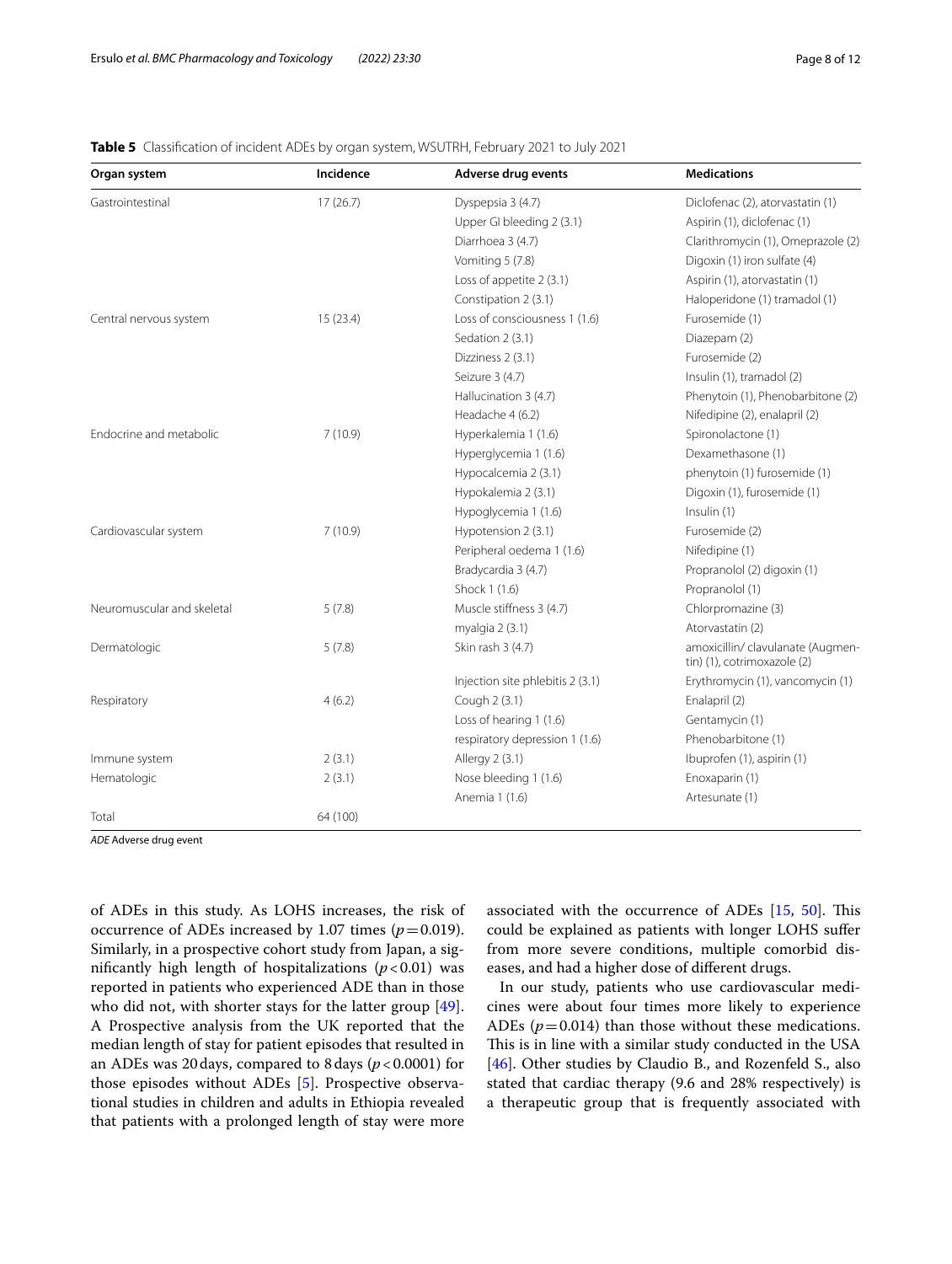

<span id="page-8-0"></span>ADEs [\[6](#page-10-14), [15](#page-10-12)]. Thus, cautious prescription and frequent review of this class of medication is imperative.

The present study revealed that disease of the blood and immune is one of the signifcant predictors of ADE incidences. In agreement with this, a study conducted in Lima Peru found that anaemia, which is in the blood and immune diseases category, was independently associated with ADEs incidence  $(p=0.001)$  [\[51](#page-11-22)]. Another study from Ethiopia by Merid also showed that patients who had anaemia were three times more likely to experience ADEs than patients who had no anaemia [[52](#page-11-23)]. The more the medications that are prescribed, the more possibility of ADE incidences [[53\]](#page-11-24). Likewise, in our study, the more medications that are prescribed for a patient, the greater the risk of ADEs  $(p=0.027)$ . Comparable to this, a prospective study by Nguyen T., in France confrms ADEs are signifcantly associated with the number of prescribed drugs  $(P<0.001)$  [[54\]](#page-11-25). Also, in a study from Brazil, the use of ten or more medications was associated with the occurrence of ADEs (*p*-value < 0.01) [\[55](#page-11-26)]. Our fnding was also in agreement with studies conducted in Saudi Arabia and Uganda [\[14](#page-10-11), [56\]](#page-11-27). Similarly, a study in the UK showed that the number of medicines taken was signifcantly higher than in those episodes not associated with an ADR  $(p<0.001)$ [[5](#page-10-4)]. This is because the prescribing of multiple drugs increases the risk of drug-drug interactions and the additive efects of multiple medications.

## **Strength and limitations of the study**

The strength of this study involves: 1) the prospective follow-up of the admitted patients allowed a more reliable recording of both the medication history and symptoms and the assessment of causality and using of standard scales given. It has helped to capture those ADE incidences which might have been missed with retrospective chart review study designs. 2) This study has employed a standard trigger tool besides the traditional way of identifying ADEs using self-report only. This increases the probability of detecting ADEs. This study is not without limitations. 1) Though statistically acceptable, the sample size in the present study is small, which could have decreased the power of the study. 2) The inclusion of a single academic hospital could also limit the generalizability of the study results. 3) To be certain of the ADEs causality, besides other scores, detection of some laboratory specimen concentrations of the medicine should be applied. But this is not done in our setting, which may afect the causality score. 4) Unfortunately, we employed Schumock and Thornton criteria on the bedside for spot ADE preventability assessment only and didn't collect specifc elements fulflled under each of the three sections, namely defnitely preventable, probably preventable, and non-preventable on the data collection tool during the study period. 5) There might be recall bias, especially in those patients who do not have a patient card.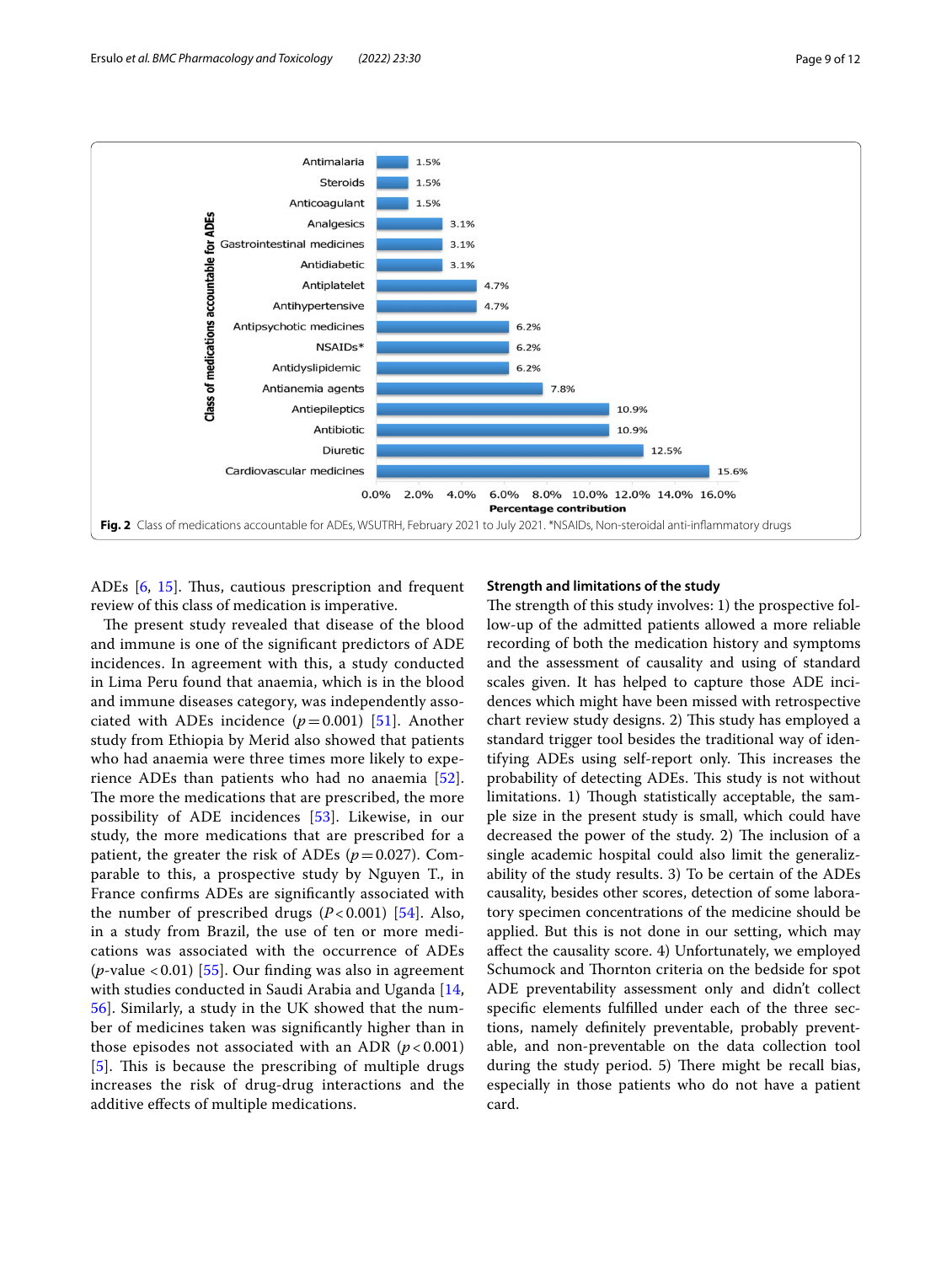<span id="page-9-0"></span>**Table 6** Patient-related factors associated with ADE occurrence in the medical ward of WSUTRH, February 2021 to July 2021

| Disease and drug related variables                              |                     | COR (95% CI)               |         | P value AOR (95% CI)   | P value |
|-----------------------------------------------------------------|---------------------|----------------------------|---------|------------------------|---------|
| Age (year), mean $\pm$ SD 44 ( $\pm$ 18)                        |                     | 1.017 (1.000-1.035)        | 0.041   | 1.006 (0.980-1.032)    | 0.638   |
| <b>Educational status</b>                                       | No formal education | $0.873(0.248 - 3.065)$     | 0.832   | $0.618(0.115 - 3.305)$ | 0.574   |
|                                                                 | Primary             | $0.267(0.076 - 0.933)$     | 0.039   | $0.266(0.053 - 1.338)$ | 0.108   |
|                                                                 | Secondary           | $0.589(0.397 - 0.173)$     | 0.397   | $0.939(0.188 - 4.676)$ | 0.939   |
|                                                                 | Tertiary            | 1                          |         |                        |         |
| Hospitalization during the 3 months before the study period     | <b>No</b>           | 1                          |         |                        |         |
|                                                                 | yes                 | 3.086 (1.472-6.466)        | 0.003   | 3.200 (0.927-11.047)   | 0.066   |
| Previous diagnosis of infectious diseases                       | <b>No</b>           | $\mathbf{1}$               |         |                        |         |
|                                                                 | yes                 | 2.003 (0.979-4.097)        | 0.057   | 1.639(.562-4.779)      | 0.366   |
| Previous diagnosis of circulatory system diseases               | <b>No</b>           | $\mathbf{1}$               |         |                        |         |
|                                                                 | yes                 | 2.34 (1.080-5.066)         | 0.031   | 1.612 (0.507-5.126)    | 0.418   |
| Diagnosis of blood and immune diseases during the study         | No                  | 1                          |         |                        |         |
| period                                                          | yes                 | 1.837 (1.012-3.334)        | 0.046   | 3.925 (1.709-9.013)    | 0.001   |
| Diagnosis of nervous system diseases during the study period    | <b>No</b>           | 1                          |         |                        |         |
|                                                                 | yes                 | 2.951 (1.202-7.247)        | 0.018   | 1.649(.407-6.669)      | 0.483   |
| CCI score                                                       |                     | 1.198 (1.033-1.389)        | 0.017   | $1.250(0.961 - 1.624)$ | 0.095   |
| LOHS (days)                                                     |                     | 1.073 (1.028-1.119)        | 0.001   | 1.066 (1.009-1.125)    | 0.021   |
| Previous medication prescription history                        | <b>No</b>           | $\mathbf{1}$               |         |                        |         |
|                                                                 | yes                 | 2.075 (1.136-3.791)        | 0.018   | 1.054 (0.349-3.185)    | 0.925   |
| Cardiovascular medicine prescription history                    | No                  | 1                          |         |                        |         |
|                                                                 | yes                 | 2.201 (1.657-7.897)        | 0.001   | 2.040 (0.392-10.599)   | 0.396   |
| Antibiotics prescription history                                | <b>No</b>           | $\mathbf{1}$               |         |                        |         |
|                                                                 | yes                 | 1.675 (0.875-3.207)        | 0.119   | 1.894 (0.654-5.481)    | 0.239   |
| Being on medication at admission                                | <b>No</b>           | 1                          |         |                        |         |
|                                                                 | yes                 | 2.689 (1.437-5.035)        | 0.002   | $0.891(0.218 - 3.635)$ | 0.873   |
| Antibiotics prescription during the study period                | No                  | $\mathbf{1}$               |         |                        |         |
|                                                                 | yes                 | 1.566 (0.818-2.998)        | 0.176   | 1.057 (0.449-2.483)    | 0.899   |
| Cardiovascular medicines during the study period                | No                  | 1                          |         |                        |         |
|                                                                 | yes                 | 2.632 (1.199-5.776)        | 0.016   | 3.368 (1.137-9.979)    | 0.028   |
| Antiepileptic prescription during the study period              | No                  | 1                          |         |                        |         |
|                                                                 | yes                 | 6.502 (2.083-20.291) 0.001 |         | 5.44 (0.962-30.745)    | 0.055   |
| Analgesic agents' prescription during the study period          | <b>No</b>           | 1                          |         |                        |         |
|                                                                 | yes                 | 3.339 (0.931-11.976) 0.064 |         | $0.739(0.110 - 4.951)$ | 0.755   |
| Gastrointestinal medicines prescription during the study period | No                  | 1                          |         |                        |         |
|                                                                 | yes                 | 1.588 (0.863-2.923)        | 0.137   | $0.774(0.335 - 1.786)$ | 0.548   |
| Number of medications prescribed during the hospital stay       |                     | 1.409 (1.198-1.657)        | < 0.001 | 1.310 (1.041-1.647)    | 0.021   |

*AOR*,Adjusted odds ratio, *CCI* Charlson's comorbidity index, *COR* Crude odds ratio, *LOHS* Length of hospital stay

# **Conclusion**

This study revealed ADEs incidences in about onequarter of the participants. Longer hospital stays, blood and immune diseases, cardiovascular medicines, and multiple medication use had increased the likelihood of ADE occurrences. More than half (59%) of the ADEs were preventable. Based on fndings, targeting hospitalized patients with an extended length of hospital stay, receiving cardiovascular medicines, multiple medication users, and proactive disease prevention, especially blood and immune diseases could help wean ADE

incidences. Furthermore, the authors recommend a prospective and multicenter study addressing the limitations listed in this study.

#### **Abbreviations**

ADEs: Adverse Drug Events; AOR: Adjusted odds ratio; CCI: Charlson's comorbidity index; COR: Crude odds ratio; ICD: International Classifcation of Diseases; LOHS: Length of hospital Stay; MONARCS: Modifed Naranjo causality scale; SD: Standard deviation; WSUTRH: Wolaita Sodo university teaching referral hospital.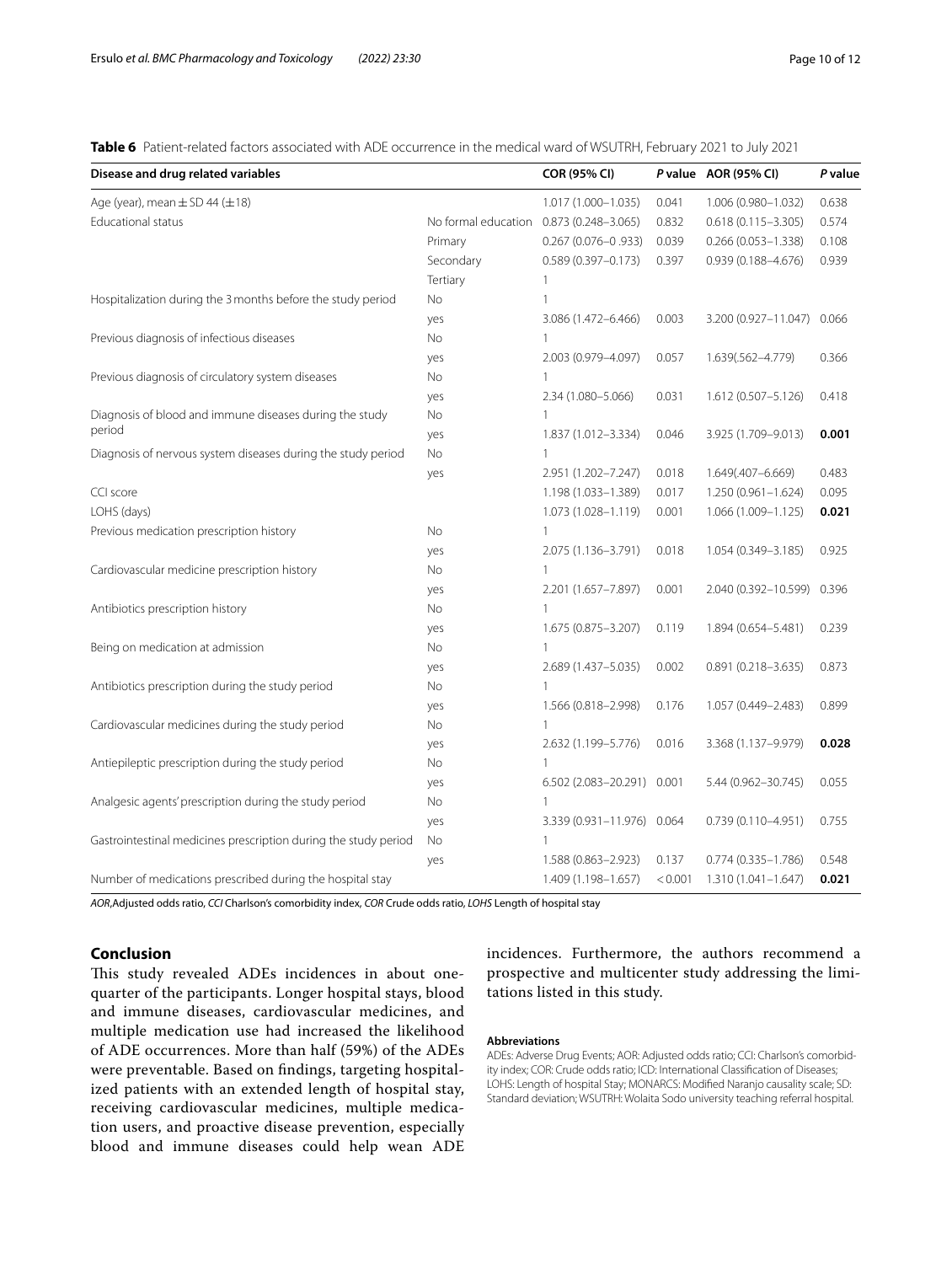# **Supplementary Information**

The online version contains supplementary material available at [https://doi.](https://doi.org/10.1186/s40360-022-00570-w) [org/10.1186/s40360-022-00570-w.](https://doi.org/10.1186/s40360-022-00570-w)

<span id="page-10-17"></span>**Additional fle 1.**

#### **Acknowledgements**

We acknowledge Jimma University's research and innovation office for funding this project. Our gratitude also goes to the administration staf and clinicians working in the medical wards of WSUTRH for their kind cooperation.

#### **Authors' contributions**

T.A.E., B.T.T. and M.A.Y. conceptualized and designed the study, performed the analysis and interpretation of data, B.T.T. drafted the manuscript and T.A.E., and M.A.Y. critically reviewed it. All authors read and approved the fnal manuscript.

#### **Authors' information**

TAE: Clinical pharmacist, logistic officer in Hadiya Zone, West Badewacho Woreda Health Office, Ethiopia.

MAY: senior lecturer of clinical pharmacy in Jimma University, Institute of Health, School of Pharmacy, Clinical Pharmacy Unit, Jimma, Ethiopia. Provides pharmaceutical care service in Jimma University Medical Center, Institute of Health, Jimma, Ethiopia.

BTT: senior lecturer of clinical pharmacy in Jimma University, Institute of Health, School of Pharmacy, Clinical Pharmacy Unit, Jimma, Ethiopia. Provides pharmaceutical care service in Jimma University Medical Center, Institute of Health, Jimma, Ethiopia.

#### **Funding**

This project is funded by Jimma University's research and innovation office. The funding body has no role in the design of the study and collection, analysis, and interpretation of data and in writing the manuscript.

#### **Availability of data and materials**

Data generated and/or analyzed during this study are included in this article and its supplementary fle [Additional fle [1:](#page-10-17) ADE Dataset.csv]. In csv fle all dates are mentioned in Ethiopian calendar. The dates are converted to Gregorian calendar in this article.

## **Declarations**

#### **Ethics approval and consent to participate**

The study is ethically cleared by Jimma University, Institute of Health, Institutional review board (IRB No: IRB000/8920/20) and presented to WSUTRH*.* In addition, permission to conduct the study was gained from the respective heads of the department of internal medicine to conduct the study at the medical ward. After giving relevant information on the research purpose and process, written informed consent was requested from each participant, and we gave due emphasis on confdentiality. For participants with no formal education, informed consent was obtained from the legal guardian. The ADEs identifed during the data collection were handled by the multidisciplinary team for resolution. All methods were carried out in accordance with relevant guidelines and regulations.

#### **Consent for publication**

Not applicable.

#### **Competing interests**

The authors declare that they have no competing interests.

#### **Author details**

<sup>1</sup> Hadiya Zone, West Badewacho Woreda Health Office, Addis Ababa, Ethiopia. <sup>2</sup> School of Pharmacy, Clinical Pharmacy Unit, Jimma University, Institute of Health, P.O.B: 378, Jimma, Ethiopia. <sup>3</sup> Jimma University Medical Center, Institute of Health, Jimma, Ethiopia.

Received: 21 January 2022 Accepted: 9 May 2022

#### **References**

- <span id="page-10-0"></span>WHO. Patient Safety. 2019. Available from: [https://www.who.int/news](https://www.who.int/news-room/fact-sheets/detail/patient-safety)[room/fact-sheets/detail/patient-safety.](https://www.who.int/news-room/fact-sheets/detail/patient-safety) Cited 2022 Jan 10
- <span id="page-10-1"></span>2. Network PS. Medication errors and adverse drug events. 2019. Available from: [https://psnet.ahrq.gov/primer/medication-errors-and-adverse](https://psnet.ahrq.gov/primer/medication-errors-and-adverse-drug-events)[drug-events](https://psnet.ahrq.gov/primer/medication-errors-and-adverse-drug-events). Cited 2022 Jan 10
- <span id="page-10-2"></span>3. Donaldson MS, Corrigan JM, Kohn LT. To err is human: building a safer health system: National Academies Press; 2000.
- <span id="page-10-3"></span>4. Bates DW, Cullen DJ, Laird N, Petersen LA, Small SD, Servi D, et al. Incidence of adverse drug events and potential adverse drug events: implications for prevention. JAMA J Am Med Assoc. 1995;274(1):29–34.
- <span id="page-10-4"></span>5. Davies EC, Green CF, Taylor S, Williamson PR, Mottram DR, Pirmohamed M. Adverse drug reactions in hospital in-patients: a prospective analysis of 3695 patient-episodes. Plos One. 2009;4(2):1–7.
- <span id="page-10-14"></span>Giardina C, Cutroneo PM, Mocciaro E, Russo GT, Mandraffino G, Basile G, et al. Adverse drug reactions in hospitalized patients: results of the FOR-WARD (facilitation of reporting in hospital ward) study. Front Pharmacol. 2018;9(APR):1–12.
- <span id="page-10-16"></span>7. Pirmohamed M, James S, Meakin S, Green C, Scott AK, Walley TJ, et al. Adverse drug reactions as cause of admission to hospital: prospective analysis of 18 820 patients. Br Med J. 2004;329(7456):15–9.
- <span id="page-10-5"></span>8. Benkirane RR, R-Abouqal R, Haimeur CC, El Kettani SSSEC, Azzouzi AA, M'Daghri Alaoui AA, et al. Incidence of adverse drug events and medication errors in intensive care units: in Morocco: a prospective multicenter study. J Patient Saf. 2009;5(1):16–22.
- <span id="page-10-6"></span>9. Thürmann PA. Methods and systems to detect adverse drug reactions in hospitals. Drug Saf. 2001;24(13):961–8.
- <span id="page-10-7"></span>10. Yun IS, Koo MJ, Park EH, Kim SE, Lee JH, Park JW, et al. A comparison of active surveillance programs including a spontaneous reporting model for phamacovigilance of adverse drug events in a hospital. Korean J Intern Med. 2012;27(4):443–50.
- <span id="page-10-8"></span>11. Field TS, Gurwitz JH, Harrold LR, Rothschild JM, Debellis K, Seger AC, et al. Strategies for detecting adverse drug events among older persons in the ambulatory setting. J Am Med Informatics Assoc. 2004;11(6):492–8.
- <span id="page-10-9"></span>12. Morimoto T, Sakuma M, Matsui K, Kuramoto N, Toshiro J, Murakami J, et al. Incidence of adverse drug events and medication errors in Japan: the JADE study. J Gen Intern Med. 2011;26(2):148–53.
- <span id="page-10-10"></span>13. Aljadhey H, Mahmoud MA, Mayet A, Alshaikh M, Ahmed Y, Murray MD, et al. Incidence of adverse drug events in an academic hospital: a prospective cohort study. Int J Qual Heal Care. 2013;25(6):648–55.
- <span id="page-10-11"></span>14. Kiguba R, Karamagi C, Bird SM. Incidence, risk factors and risk prediction of hospital-acquired suspected adverse drug reactions: a prospective cohort of Ugandan inpatients. BMJ Open. 2017;7(1):1–11.
- <span id="page-10-12"></span>15. Sahilu T, Getachew M, Melaku T, Sheleme T. Adverse drug events and contributing factors among hospitalized adult patients at Jimma medical center, Southwest Ethiopia: a prospective observational study. Curr Ther Res - Clin Exp. 2020;93:100611.
- <span id="page-10-13"></span>16. Oscanoa TJ, Lizaraso F, Carvajal A. Hospital admissions due to adverse drug reactions in the elderly. A meta-analysis. Eur J Clin Pharmacol. 2017;73(6):759–70.
- 17. Chan SL, Ang X, Sani LL, Ng HY, Winther MD, Liu JJ, et al. Prevalence and characteristics of adverse drug reactions at admission to hospital: a prospective observational study. Br J Clin Pharmacol. 2016;82(6):1636–46.
- 18. Jolivot PA, Hindlet P, Pichereau C, Fernandez C, Maury E, Guidet B, et al. A systematic review of adult admissions to ICUs related to adverse drug events. Crit Care. 2014;18(6):643.
- 19. Zed PJ, Haughn C, Black KJL, Fitzpatrick EA, Ackroyd-Stolarz S, Murphy NG, et al. Medication-related emergency department visits and hospital admissions in pediatric patients: a qualitative systematic review. J Pediatr. 2013;163(2):477–83.
- <span id="page-10-15"></span>20. Nazer LH, Eljaber R, Rimawi D, Hawari FI. Adverse drug events resulting in admission to the intensive care unit in oncology patients: incidence, characteristics and associated cost. J Oncol Pharm Pract. 2013;19(4):298–304.